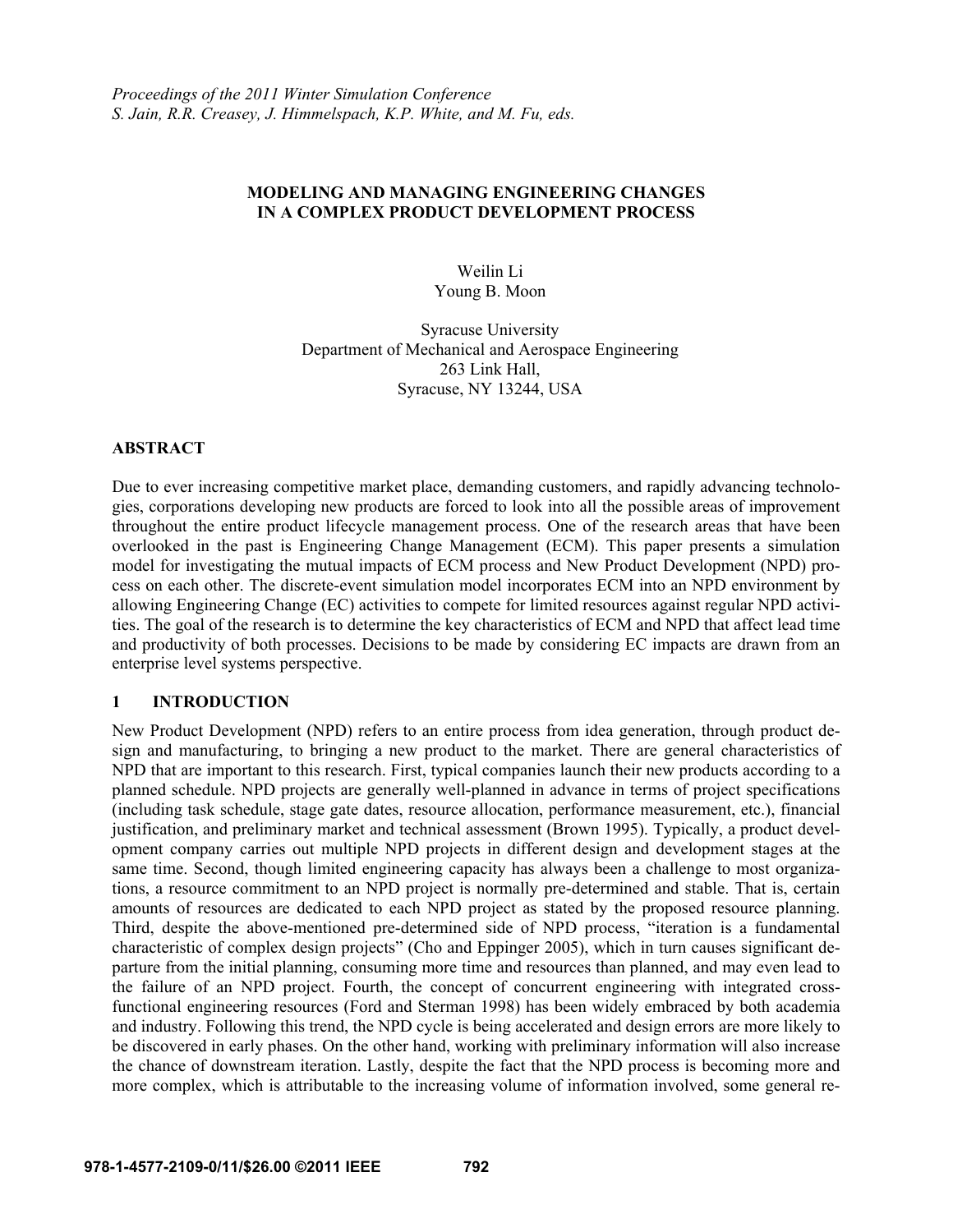peatable structures can be discerned since "design is something of an art but with many consistent patterns" (Browning and Ramasesh 2007).

Engineering Change Management (ECM), on the other hand, refers to a collection of procedures, tools, and guidelines for handling modifications and changes to a product item after its configuration is released (Terwiesch and Loch 1999; Huang and Mak 1999; Bhuiyan, Gregory, and Thomson 2006). Unlike the iteration within the NPD process, an engineering change can be considered as the rework during or after production. It occurs in far more random pattern compared with regular NPD projects. The amount of time and effort required for each ECM also varies from case to case. Simple changes to the manufacturing specifications of a product component may need just a few days while other changes may cause unexpected downstream change propagation and result in significant resource consumption and a long overall EC processing time. Also, ECM requires an integrated effort among project planning, engineering, manufacturing, purchasing and inventory control, sales and marketing, finance, human resources, and suppliers. Typically, there are no such cross-functional resources dedicated to resolving ECs. If there is no spare resource available when an Engineering Change Request (ECR) is made, the ECM process has to compete for the same resources that have already been assigned to regular NPD activities.

In reality, an EC is a norm rather than an exception in many product development firms. Consequently, ECM is a major competitive factor in product design and development process that should not be neglected (Eckert, Clarkson, and Zanker 2004). It plays a critical role in finalizing actual profits from new product development efforts. Companies benefit from ECM by correcting design faults, solving discovered safety or functionality issues, correcting manufacturability problems, continuously reflecting customers' requirements, responding to governmental regulations, localizing products for international markets, and adopting technology advances to achieve a high level of performance (Balakrishnan and Chakravarty 1996). On the other hand, ECM consumes considerable amount of resources, which in turn affects the lead time and productivity of regular NPD projects significantly. It also accounts for high EC costs with regards to manufacturing re-tooling costs, engineering rework, inventory obsolescence, and possible downstream EC propagation (Loch and Terwiesch 1999, Balakrishnan and Chakravarty 1996).

The objective of this research is to lay a foundation for modeling the ECM process within a multiproject product development environment and provide insightful decision-making suggestions for companies regarding how engineering changes should be implemented with minimal adverse effects on normal NPD activities in terms of key performance indicators, such as lead time and productivity. To be more specific, this research seeks to answer the following questions:

- 1. How important is ECM for a firm that is engaged in developing new products?
	- What are the fundamental characteristics of complex NPD and ECM processes? And what are the complex interactions between them?
	- Among these characteristics observed, what are the key contributors to the long lead time and low productivity for NPD in relation with ECM? And vice versa.
- 2. What is the optimal way of allocating limited resources between NPD and ECM?

The paper is organized as follows. In the next section, a brief review of literature with respect to the modeling method that previous research adopted is discussed. The methodology that this research used is then presented and justified. Section 3 presents the simulation model and the underlying assumptions. Model verification & validation, running results and decision-makng strategies are discussed in Section 4. In conclusion, limitations of and possible extensions to the current research are provided in Section 5.

#### **2 METHODOLOGY**

Papers associated with analytical or computer modeling of ECM or NPD in literature can be classified by three different types: mathematical model (analytical solution), concept framework, and computer simulation.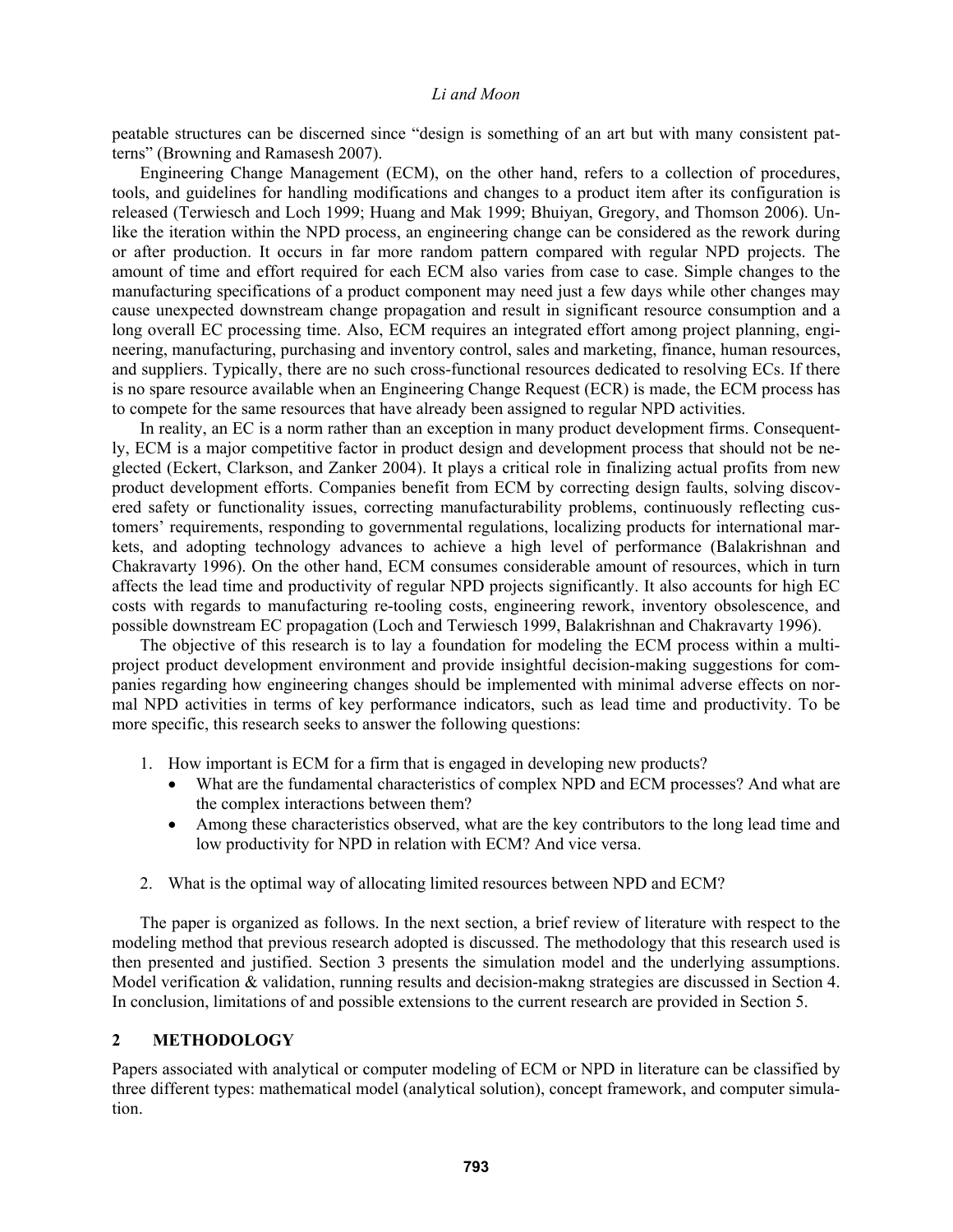# **2.1 Literature Review**

Formulating a mathematical model, which is to "represent a system in terms of logical and quantitative relationships that are then manipulated and changed to see how the model reacts, and thus how the system would react" (Law 2007), is one way to define and abstract the problem of interest. Among major algorithmic approaches, linear programming (e.g., Balakrishnan and Chakravarty 1996; Krishnan, Eppinger, and Whitney 1997; Barzizza, Caridi, and Cigolini 2001) is "to fit to solve the general problem of allocating limited resources among competing activities in the best possible way" (Hillier and Lieberman 2001). Another method that can be adopted is queueing theory (e.g., Dragut and Bertrand 2008) since the time wasted by waiting in lines for limited resources is a major contributor for both the long lead time and the low production rates of NPD and ECM. By applying appropriate queueing models using different types of probability distributions for inter-arrival and service times, average waiting time and number of entities in queue can be obtained to measure the performance of the queue.

The approach of concept framework was adopted by many researchers (e.g., Krishnan, Eppinger, and Whitney 1997; Loch and Terwiesch 1999; Browning, Fricke, and Negele 2006) for modeling product development process to support project planning and control.

 To gain insights into the operation of a very complex and dynamic real world system without substantial simplification required for analytic models, computer simulation (e.g., Ho 1994; Ford and Sterman 1998; Browning and Eppinger 2002; Bhuiyan, Gerwin, and Thomson 2004; Cho and Eppinger 2005; Bhuiyan, Gregory, and Thomson 2006; Lévárdy and Browning 2009) is a very effective and powerful tool.

## **2.2 Methodology**

This research adopts the "information flow" view of an NPD process (Krishinan, Eppinger, and Whitney 1997, Cho and Eppinger 2005). From this information processing standpoint, an NPD project can be treated as evolving product information that travels through time (total development cycle time) and space (all the departments involved) till the final design solution, consuming engineering capacity. However, we are not interested in the way how the input information of an NPD project evolves gradually into the eventual deliverable, but the discrete points in time when entities (i.e., NPD projects) arrive in and exit certain activities and the corresponding change of the state of system. By doing this, the duration of each NPD/ECM activity and utilization of resources from different departments will be captured. Also, the repeatable nature of an NPD process structure provides the validity for decomposing an NPD process into successive design and development phases, each enclosing several sequentially repeating activities. Nevertheless, NPD is an iterative process rather than a purely linear one, with unforeseen uncertainty and ambiguity (Terwiesch and Loch 1999). This feature can be represented by NPD iteration and random variation in activity durations.

# **3 MODEL FRAMEWORK**

## **3.1 NPD Framework**

Using the activity network as a fundamental framework (Bhuiyan, Gerwin, and Thomson 2004), the NPD model can be abstracted by three *phases* with certain degrees of overlapping, namely Concept, Design, and Production. Each phase consists of three sequentially numbered *activities* to represent its different stages. It is assumed that there is no overlapping among activities within each phase. That is, an NPD activity only receives final information from the upstream activity while an NPD phase is able to begin with preliminary information before the activities in the upstream phase are finished. *Figure 1* illustrates this 3 phase and 3-activity NPD framework.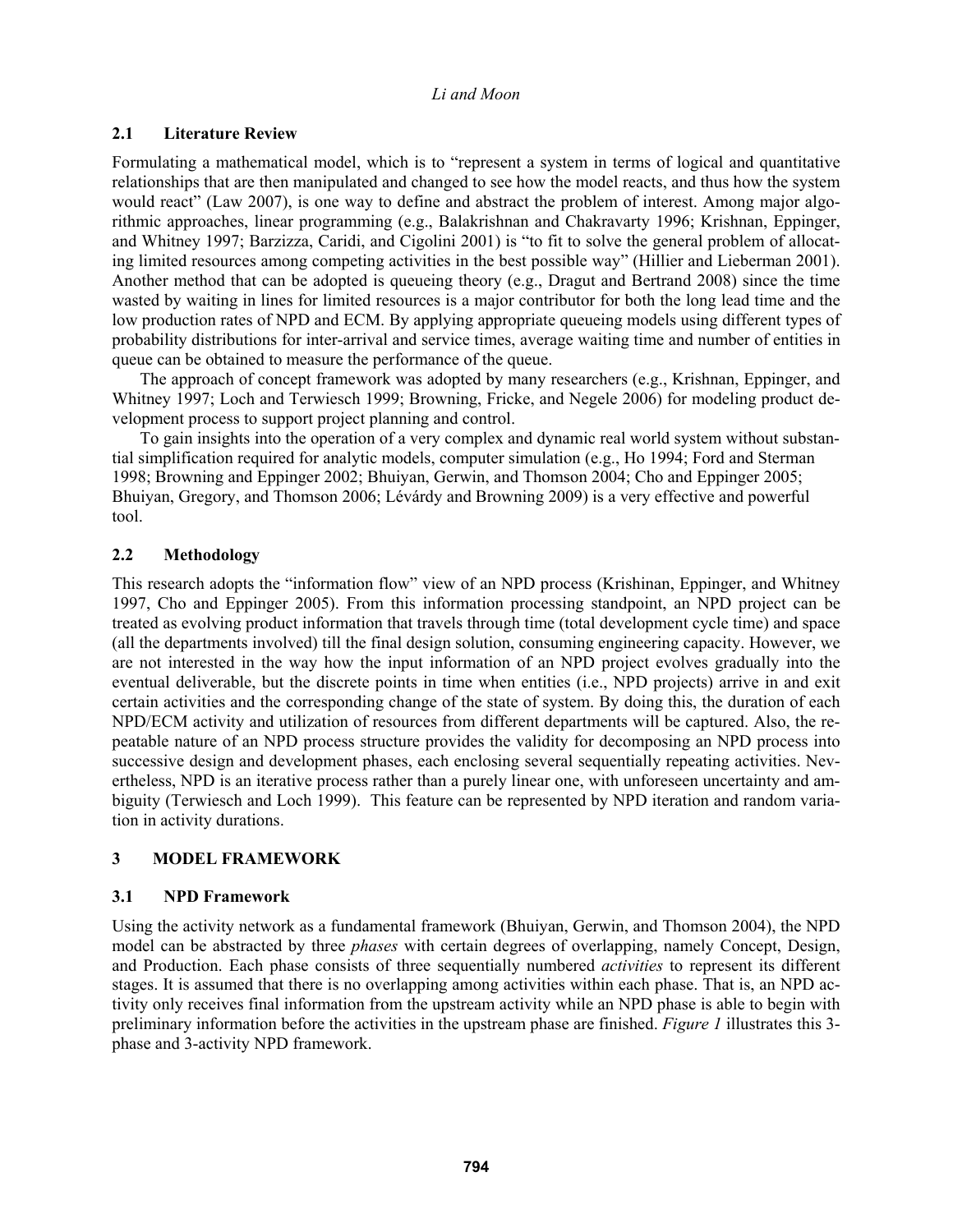## **3.1.1 Size and Frequency of NPD**

It's assumed in this research that a company handles new NPD projects with a constant inter-arrival time; these inter-arrival times vary according to project sizes and product types. The reasons why these values were chosen are 1) from high to low, they represent three specified rates of arrival; 2) the smallest number was chosen so that companies that handle relatively simple but more frequent NPD projects start one NPD project each month while the largest number as 120 so that for the case of low arrival rate companies initiate more complex NPD projects every half year. When NPD arrives at a lower rate, we assume the project to be more complicated and thus require more processing time to finish. The duration of an activity is set to be proportional to the NPD project arrival rate.



Figure 1: Three-phase & three-activity NPD framework

The activity duration is assumed to follow the normal distribution, which represents the uncertainties in product design and development processes. The mean value of activity duration within one phase remains the same, but increases as NPD entities proceed from one phase to another because of the increasing activity complexity since more product development tasks are involved. The sum of all the duration mean values (3 activities within 3 phases) for one entire NPD project is set to be equal to the inter-arrival value. This means that if everything is fixed without any uncertainty (i.e., there is no variation for activity duration and iteration), a company has the exact time to go through each NPD project without any overlapping. Detailed activity duration assignment is shown in *Table 1*.

Table 1: NPD Arrival Rates and Activity Duration

| <b>NPD</b>                               | <b>NPD Activity Duration in</b> |                     |                                |  |
|------------------------------------------|---------------------------------|---------------------|--------------------------------|--|
| <b>Frequency</b><br><b>Concept</b> phase |                                 | <b>Design</b> phase | <b><i>Production</i></b> phase |  |
| CONST 12/yr                              | NORM (1.333, 0.645)             | NORM (2, 0.791)     | NORM (3.333, 1.021)            |  |
| CONST 5/yr                               | NORM (3.2, 1)                   | NORM (4.8, 1.225)   | NORM (8, 1.581)                |  |
| CONST <sub>2/vr</sub>                    | NORM (8, 1.581)                 | 1.936)<br>NORM (12  | NORM $(20, 2.5)$               |  |

#### **3.1.2 Overlapping**

*Overlapping* is defined as the partial or full parallel execution of tasks (Bhuiyan, Gerwin, and Thomson 2004). By having this 3-phase and 3-activity framework, we are able to construct an NPD process with 0%, 33%, 66%, or a mixed (different ratio between phases) overlapping. The NPD process with 0% overlapping is also called a sequential NPD process. NPD process with 33% overlapping is the one with the first activity of the following phase starts simultaneously with the third activity of the preceding phase. For NPD process with 66% overlapping that is shown in *Figure 2*, the first activity of the following phase starts simultaneously with the second activity of the preceding phase.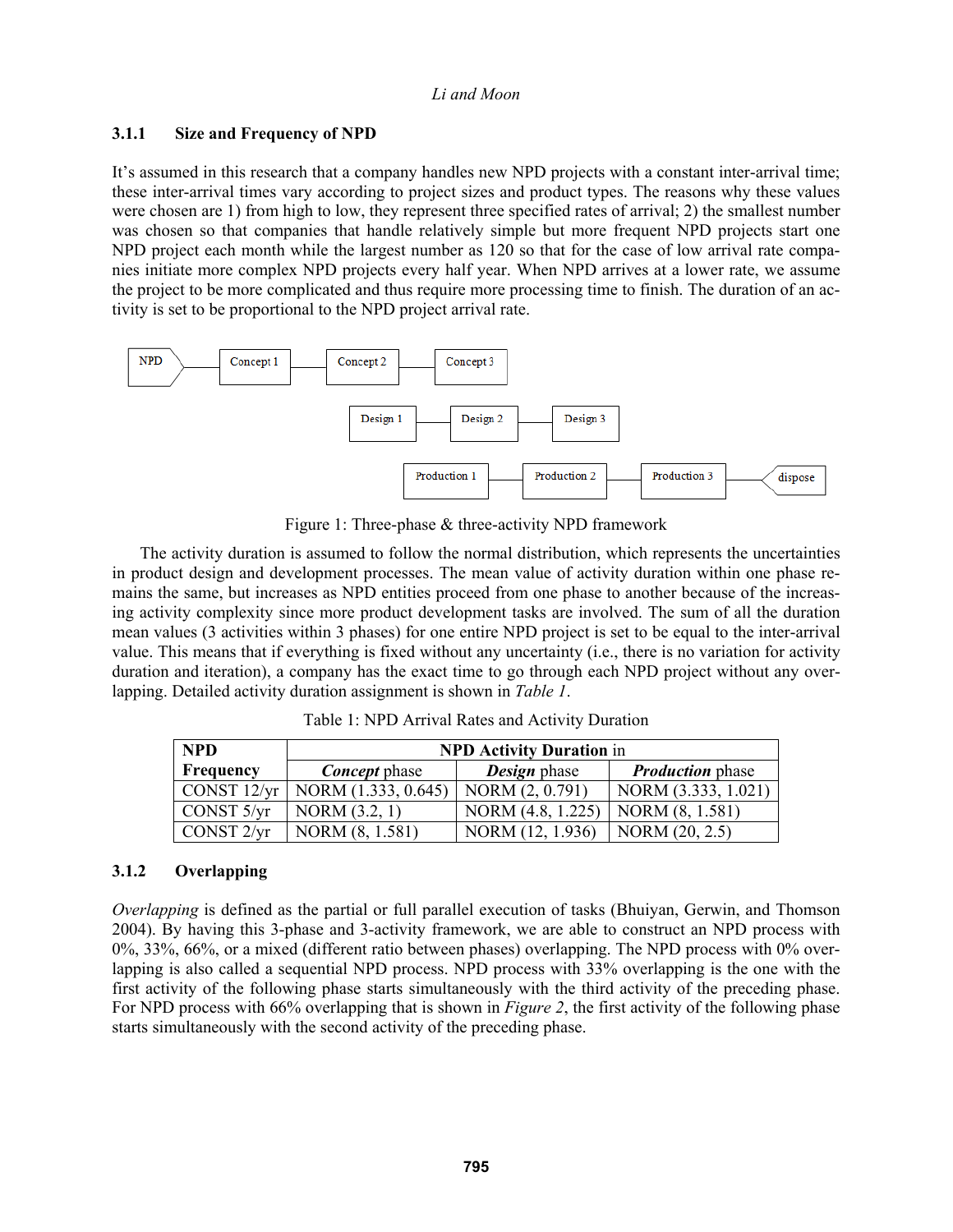

Figure 2: NPD Process with 66% Overlapping

### **3.1.3 Departmental Interaction**

The concept of cross-functional integration among different functional areas during an NPD process is defined as *Departmental Interaction*. One of the three departments - Marketing, Design, and Manufacturing - takes major responsibility for a phase of its own specialization, and is called major department during that phase. In other words, Marketing Department is the major department in Concept phase, Design Department in Design phase, and Manufacturing Department in Production phase. However, the other two departments, defined as minor departments, also participate in the same phase but with less level of resource requirements.

By assuming that each NPD activity consumes a total number of 100 of resources to complete, two levels of departmental interaction, 60 (major dept.) - 20 (minor dept.) - 20 (minor dept.), and 40 (major dept.) - 30 (minor dept.) - 30 (minor dept.), are examined in our model. These two levels represent low and high departmental interaction correspondingly.

#### **3.1.4 Iteration**

After each activity, there is a decision point where the NPD project either passes through or needs to go back for a rework by a pre-assigned probability. This iteration probability can be estimated based on experiences from previous projects. NPD projects may go back and repeat the just-finished activity or any of the previous activities, including activities in other upstream phases. This rework process is called *NPD Iteration* and is shown by *Figure 3*. If the new product information goes through the decision point after one activity, it means that the deliverable of this activity is a qualified input to the next. However, this does not guarantee that it won't cause any NPD iteration in later downstream activities. It's assumed that the probability of rework in recently completed activities is higher than those far upstream ones. Two levels of iteration probability, 10% and 20%, are examined in this research.



Figure 3: Model Overview of NPD with Overlapping and Iteration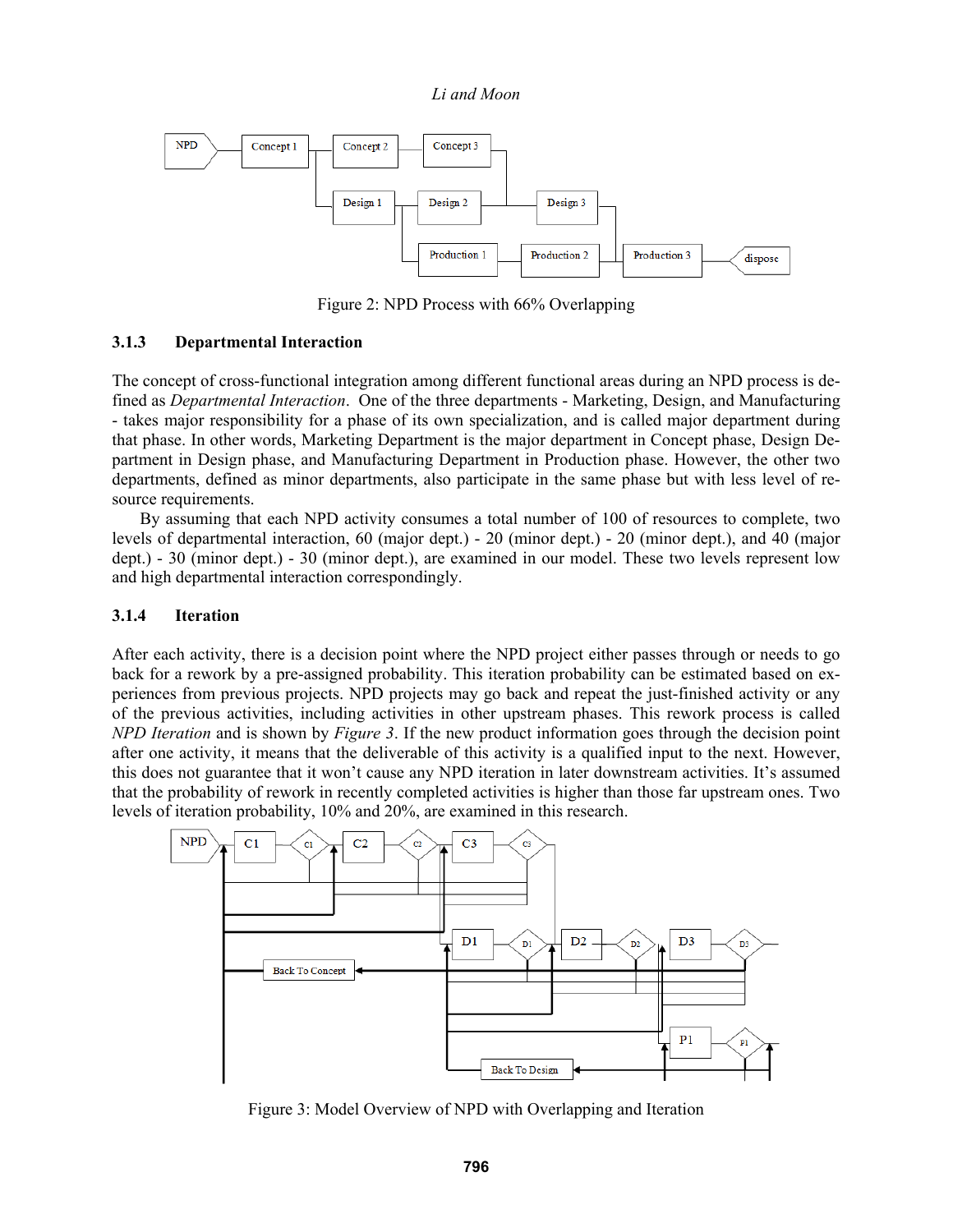## **3.2 ECM Framework**

The ECM framework explores how changes made to a product component within the design and development process propagate to other components and later activities. EC propagation discussed in this paper is mainly caused by the following two facts: coupled product architecture and connected product development process.

### **3.2.1 EC Propagation due to Product Architectural Coupling**

A complex product usually consists of several interrelated major systems, and each further contains interconnected subsystems, components, and elements. The interactions (e.g., spatial, energy, information, and material) (Pimmler and Eppinger 1993) occur between the functional and physical elements and will cause the EC to one element propagate to the other.



Figure 4: Interactions among Product Systems

 Figure 4 shows two 5-system product configurations that are illustrated in this paper. For the 3 LevelOfSys (level of systems) product configuration shown on the left, system S1 on the top level is interrelated with two other systems, S2 and S3. It goes down only one level for S3 while systems S4 and S5 interact with S2. Changes to S1 will propagate to S2 and S3 and changes to S2 will propagate to S4 and S5. Since S3, S4 and S5 are at the bottom level, changes to them will not cause any propagation. It's assumed that during the EC propagation, changes to the children system(s) are triggered simultaneously by the completion of their parent. That is to say, when EC of S2 propagates to S4 and S5, changes to both systems will be implemented at the same time if there are enough resources available. The structure shown on the right in Figure 4 illustrates a 4 3 LevelOfSys configuration.



Figure 5: EC Propagation due to Connected Product Architecture at System Level

When an EC request is made to a company, it is classified by the product system in which this change is to be implemented. Then, the change is processed when there are enough resources available. During the ECM process, EC propagations may occur due to the fact that product systems interact with each other. As shown in Figure 5, after the implementation of one EC request on a certain product system (when this EC entity exits the "ECM process" sub-model), there is a decision module called "EC propagation" that checks whether there is any systems affected by this EC. If it is not on the bottom-level item, change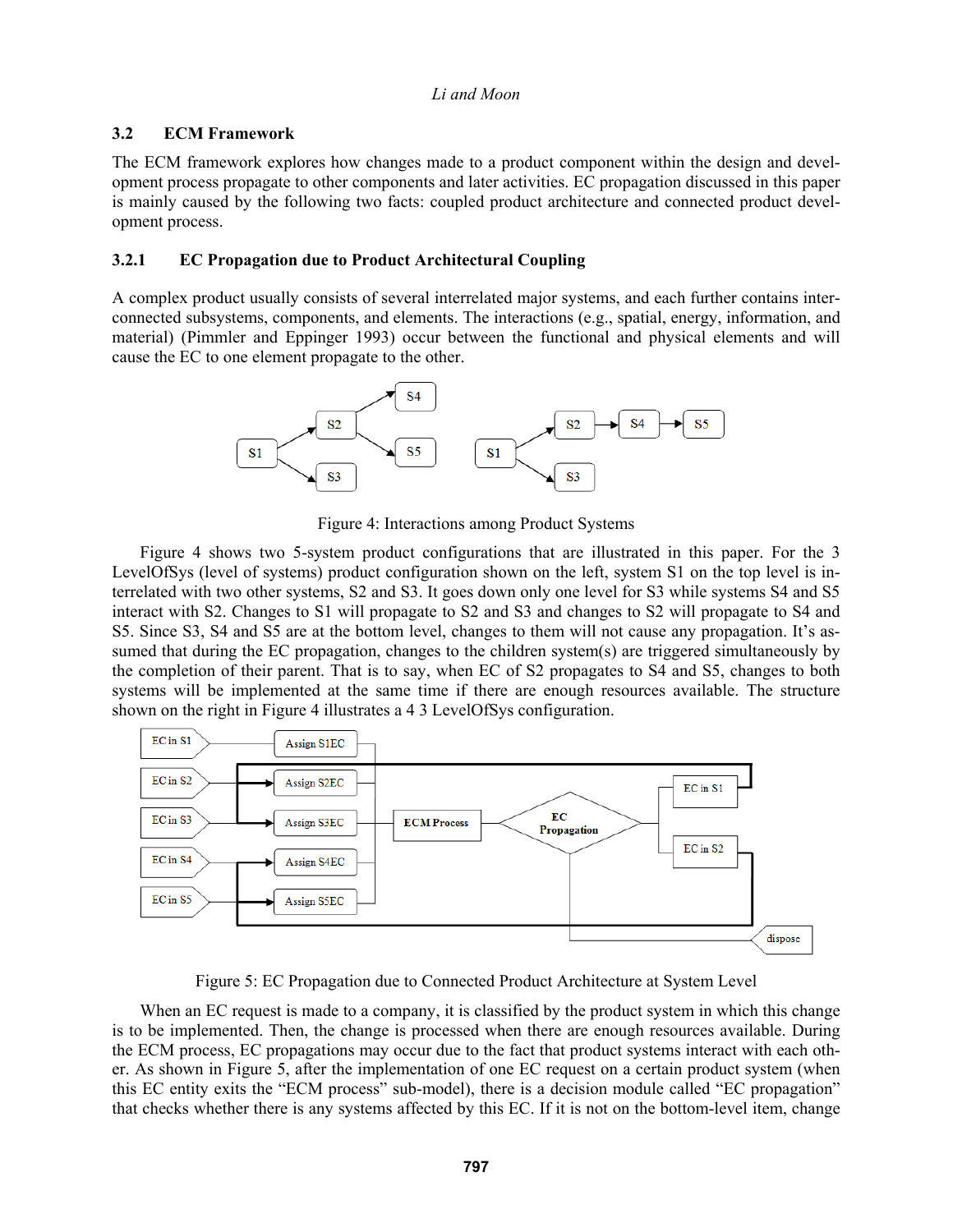will then propagate to its closest child system(s) by re-sending it to complete the whole ECM process again.

### **3.2.2 EC Propagation due to Development Process Coupling**

Not only product architecture, but product development activities are also coupled. The feature that an EC may propagate to its later activities within the current phase or after is called *EC propagation based on work process.* For example, an EC that solves a design default may cause changes to later activities in design or production phase. This propagation phenomenon is modeled by adding decision points after each EC and then extending the change to its downstream activities by chance. Concept 3, three activities in Design, and three activities in Production each have an equal chance of implementing an EC. Changes that are undertaken in Concept 1 and Concept 2 are not considered as ECs since within the first two NPD activities a comprehensively large number of new product ideas are gathered, discussed and modified. Thus NPD ideas are less formally organized. Figure 6 shows the EC Propagation due to connected development process.



Figure 6: EC Propagation due to Connected Development Process

#### **3.2.3 Size and Frequency of ECM**

Compared with NPDs that are much more likely to stick to a planned schedule, ECs can occur without any plans. So we use exponential distribution to assume ECs' arrival. When EC arrives at a lower rate, the change is assumed to be more complicated and thus require more processing time to finish. The ECM process time is set to be proportional to its corresponding arrival rate just as NPD activity duration. It follows a triangular distribution, where there is a most-likely time with some variation on two sides, represented by the most likely, minimum, and maximum values respectively. It also increases proportionally from phase to phase in the same fashion as NPD activity duration does. *Table 2* shows the detailed process time for an ECM within different NPD phases at three different arrival rates. We assume that each product system has an equal chance to receive an EC request.

| <b>ECM</b>                                  | <b>ECM Process Time in</b> |                         |                         |  |
|---------------------------------------------|----------------------------|-------------------------|-------------------------|--|
| <b>Arrival Rate</b>                         | <b>Concept</b> phase       | <b>Design</b> phase     | <b>Production</b> phase |  |
| Random (EXPO) 8/mo   TRIA (0.25, 0.5, 0.75) |                            | TRIA (0.38, 0.75, 1.12) | TRIA (0.62, 1.25, 1.88) |  |
| Random (EXPO) $4/mo$   TRIA (0.5, 1, 1.5)   |                            | TRIA (0.75, 1.5, 2.25)  | TRIA (1.25, 2.5, 3.75)  |  |
| Random (EXPO) $2/mo$   TRIA $(1, 2, 3)$     |                            | TRIA $(1.5, 3, 4.5)$    | TRIA $(2.5, 5, 7.5)$    |  |

Table 2: ECR Arrival Rates and Activity Duration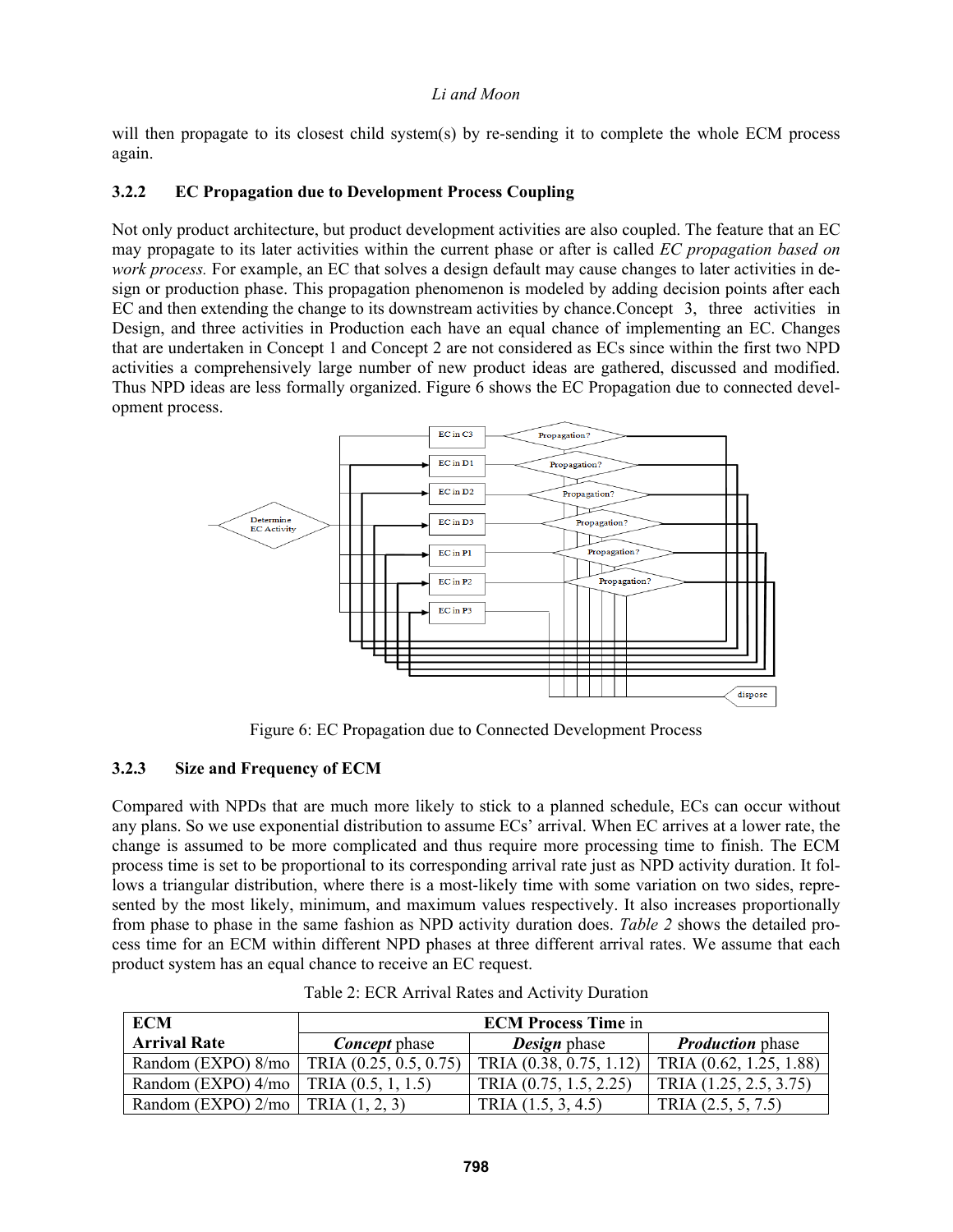# **3.2.4 ECM Effort**

The amount of resources required for an EC to be processed is called *ECM Effort*. Two levels of ECM effort, High (10-10-10) and Low (5-5-5), are examined in this model. We assume that an EC consumes equal number of resources from all three departments no matter in which phase it occurs.

### **3.3 Resource and Its Using Priority**

*Resources* can represent staffs, computer/machine, documentation support, or any other individual server. It's assumed that each resource is qualified to handle all the NPD activities in three phases. When there are not enough resources available for both processes, resource using priority needs to be assigned to either NPD or ECM to seize necessary resource first.

### **3.4 Running Parameters**

We've specified the running parameters Hours-Per-Day as 8 and Work-Day-Per-Year to be 240 days/year  $(20 \text{ days/month} \times 12 \text{ months/year})$ . And the model is run in fifty replications with a replication length of 2 years.

# **4 EXPERIMENTAL DESIGN AND RESULTS**

### **4.1 Experimental Design**

For the model described above, we analyzed the influence of 1) *Product Structure* (number of systems and level of systems); 2) *Process Structure* (NPD overlapping and iteration probability, and EC propagation due to the interactions among product architecture and development process); and 3) *Resource* (resource constraint – total number of resources available, resource using priority, NPD resource consumption – departmental interaction, and ECM resource consumption – ECM effort) on lead time and productivity under different NPD and ECM arrival rates and sizes. A separate application PAN (Process Analyzer) is used to evaluate the two performance measures for different scenarios. We examine three resources levels, 200, 100, or range (60, 80) numbers of resources from each department. 60 is the number of resources required for a major department at low level of departmental interaction to ensure that the major department has adequate amount to get NPD activities processed. After observing some preliminary results from the model, we find that the effect of resource constraint is significant when the number is less than 80. So we set the low level to be a range from 60 to 80 resources per department, increment by 10. Detailed values of model parameters are shown in *Table 4*.

| Time Between Arrivals (NPD)       | Constant 20 d                | Constant 48 days   | Constant 120 d              |  |  |
|-----------------------------------|------------------------------|--------------------|-----------------------------|--|--|
| Time Between Arrivals (ECM)       | Random (Expo) 12.5 d         | Random (Expo) 25 d | Random (Expo) 50 d          |  |  |
| <b>Product Structure</b>          |                              |                    |                             |  |  |
| NoOfSys-LevelOfSys                | $5 - 3$                      |                    | $5 - 4$                     |  |  |
| <b>Process Structure</b>          |                              |                    |                             |  |  |
| NPD Overlapping                   | $0\%$                        | 33%                | 66%                         |  |  |
| NPD Iteration Probability         | <i>High</i> : $20\%$         |                    | $Low: 10\%$                 |  |  |
| <b>EC</b> Propagation Probability | <i>High</i> : EC PP1 $(15%)$ |                    | <i>Low:</i> EC PP1 $(10\%)$ |  |  |
|                                   | - EC PP2 $(10\%)$            |                    | - EC PP2 $(5%)$             |  |  |
| <b>Resources</b>                  |                              |                    |                             |  |  |
| <b>Total Number of Resources</b>  | $(60, 80)$ increment by 5    | 100                | 200                         |  |  |
| <b>Resource Using Priority</b>    | NPD High; ECM Low            |                    | NPD Low; ECM High           |  |  |
| NPD Departmental Interaction      | High: 40-30-30               | Low: $60-20-20$    |                             |  |  |
| <b>ECM Effort</b>                 | $High: 10-10-10$             |                    | $Low: 5-5-5$                |  |  |

|  |  | Table 3: Summary of Model Parameters |
|--|--|--------------------------------------|
|  |  |                                      |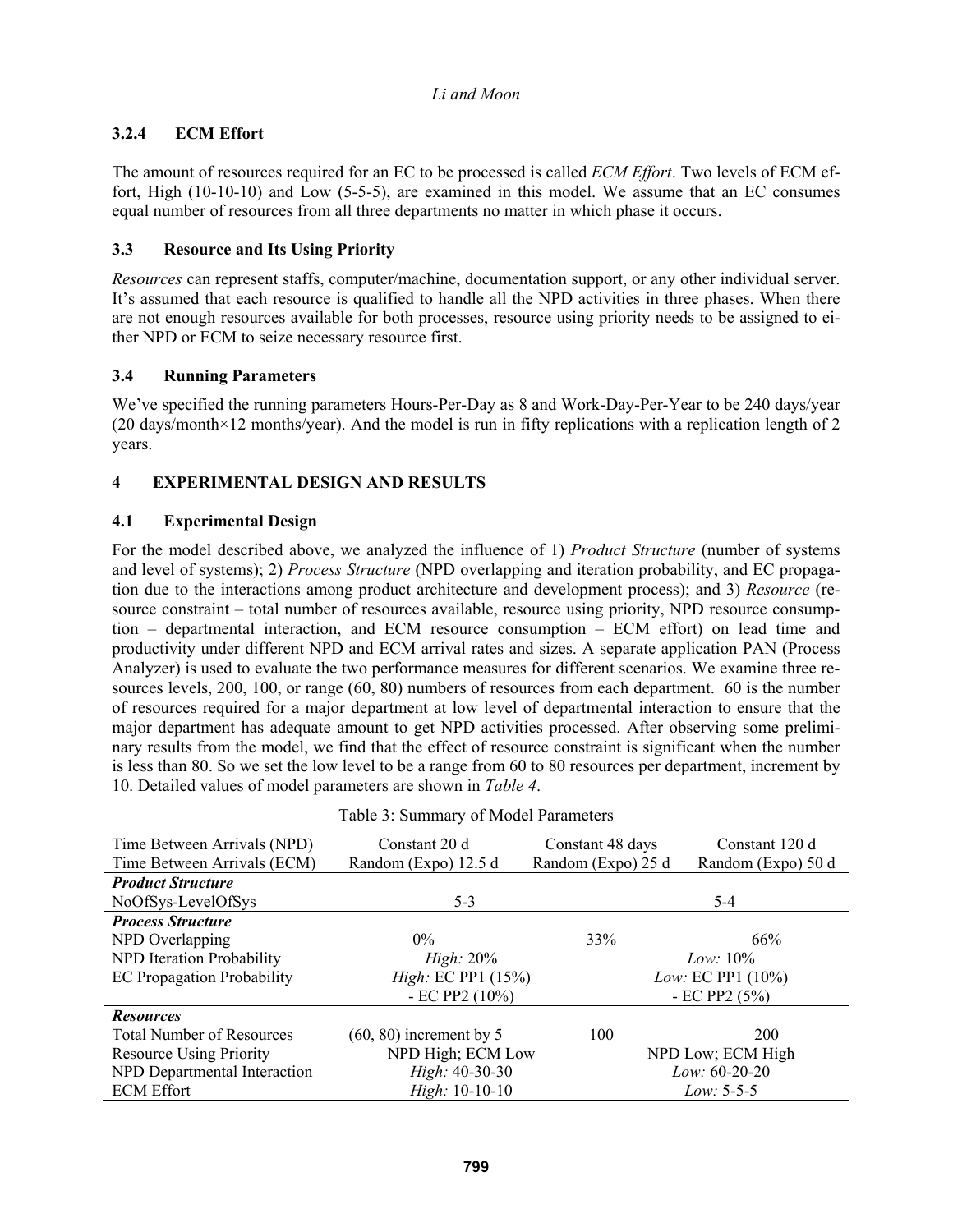### **4.2 Results**

Only partial numerical results are presented in this paper due to space limitation. *Table 4* summarizes the parameter settings of the four charts shown in *Figure 7(a-d)*.

|               | <b>Arrival</b> | <b>Product</b>   | <b>Process Structure</b> |                           | <b>Resource</b>       |
|---------------|----------------|------------------|--------------------------|---------------------------|-----------------------|
|               | Rate           | <i>Structure</i> | NPD Overlapping          | NPD Iteration Probability | <b>Using Priority</b> |
| Figure $8(a)$ |                |                  |                          |                           |                       |
| Figure $8(b)$ |                | 5-3              |                          | 10%                       | NPD High,             |
| Figure $8(c)$ | High           | 5-4              | 33%                      |                           | <b>ECM Low</b>        |
| Figure $8(d)$ |                | 5-3              |                          | 20%                       |                       |

Table 4: Chart Description







Figure 7(a-d): Productivity of NPD and ECM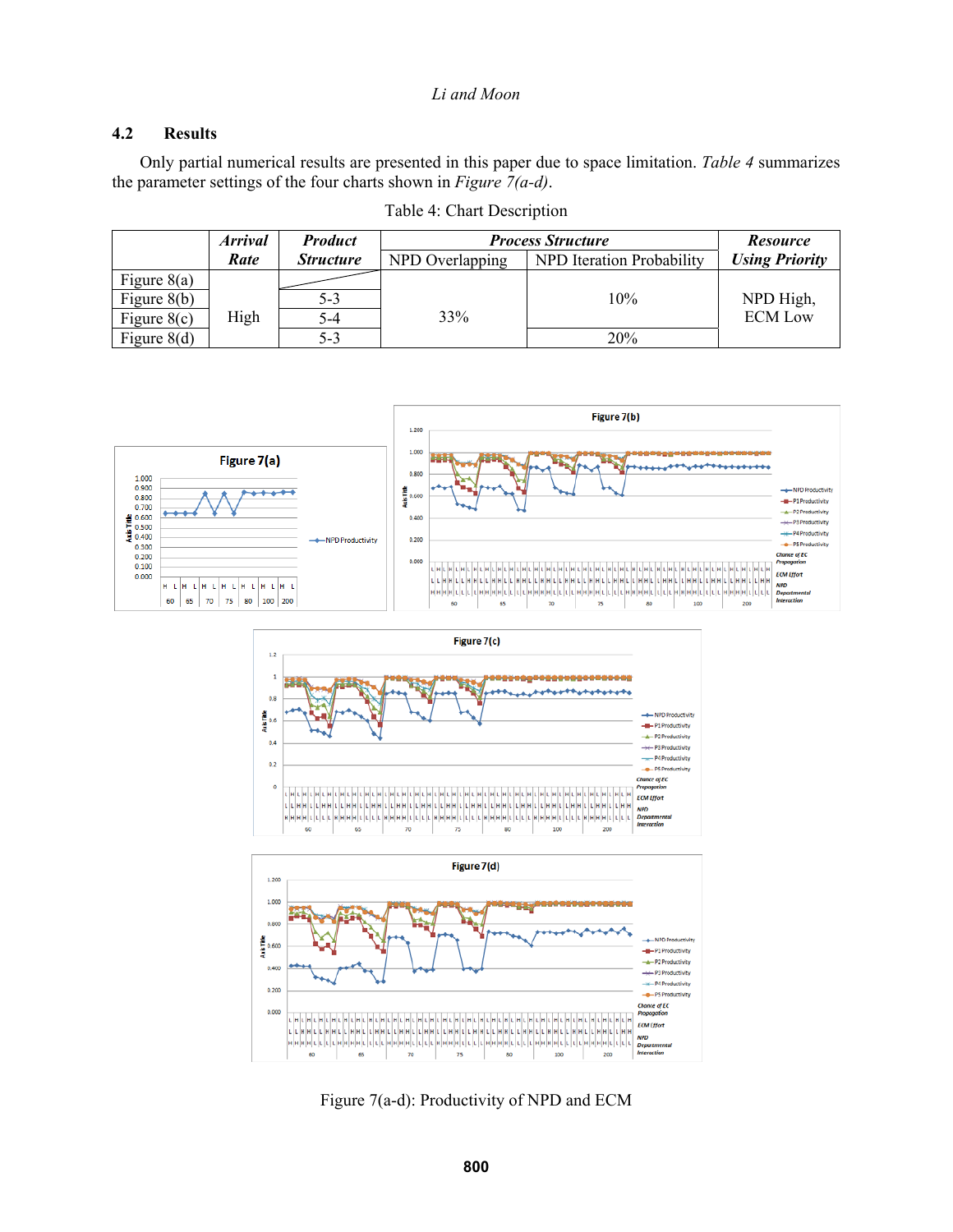## **4.3 Observations and Explanations**

Based on the results we obtained, several observations are made and its possible explanations are given:

- 1. By comparing those scenarios with and without ECM, we find that the occurrence of ECs affects NPD productivity (as much as 24%) and lead time (as much as 44%) for a more coupled product structure (5-4 in this paper) when resources are limited and the departmental interaction is low.
- 2. When there are plenty of resources (200 resources/dept. in this paper) for NPD and ECM activities, higher *Degree of Overlapping* results in the reduction of NPD lead time. With more amount of overlapping, there will be more product development activities executed before the completion of the previous ones. So products are developed faster if there are enough resources available. However, this observation is under the assumption that NPD iteration probability doesn't increase with a higher overlapping ratio.
- 3. When there is limited number of resources (60-80 resources/dept. in this paper) for NPD and ECM activities, overlapping as much as possible is no longer recommended. If only limited resources are available, a medium level of overlapping and high departmental interaction yields the optimal NPD lead time. Firms need to make compromise between shorter value-added time because of concurrent execution of activities but longer wait time to obtain resources under higher degree of overlapping.
- 4. As the *Number of Resources* decreases, productivity of both NPD and ECM drops off, but NPD with a higher rate. When there are fewer resources available, the resource utilization raises, sometimes even gets close to 100%. As the *Number of Resources* decreases, lead time of both NPD and ECM goes up. Even for those NPDs and ECMs that get required resources to be processed, the total time (time an entity enters the system until it exits) will be longer due to longer time in queue for fewer resources that are available.
- 5. Besides number of resources available, *Departmental Interaction* is the second important factor that influences the productivity and lead time of both NPD and ECM. A high departmental interaction level results in higher productivity and shorter lead time than a low departmental interaction level, especially when resources are limited. Because each incoming ECM may consume resources from the three departments with equal chance. With a total resource demand unchanged, if there is more departmental interaction, there will be more spare resources for the major department to execute.
- 6. The *Priority* assigned to NPD and ECM matters only when the resources are limited and the organization choose to pursue a low level of departmental interaction (60-20-20 in this paper). When high priority is assigned to NPD, productivity of NPD is about 50% higher than the situation in which high priority is given to ECM, while the productivity of ECM is just slightly lower. But at the same time, both NPD and ECM take longer to complete. By assigning higher priority to NPD, there are more NPD entities coming out of the system without affecting ECM productivity much. However, the price to pay is the longer lead time for both NPD and ECM since there are more resource demands thus resulting in a higher overall resource utilization. Organizations face tradeoffs between productivity and lead time in this situation.
- 7. The *ECM Effort* is not the key factor of NPD/ECM Productivity. It affects NPD/ECM lead time only when the resources are limited and the organization choose to pursue a high level of departmental interaction (40-30-30 in this paper). Recall that high level of departmental interaction means that minor departments participate more while major department allocates fewer resources in its own specialization phase. So if an ECM is complex and requires greater effort (10 resources from each department in this case), minor departments are much easier to be out of resources than in the low departmental interaction case.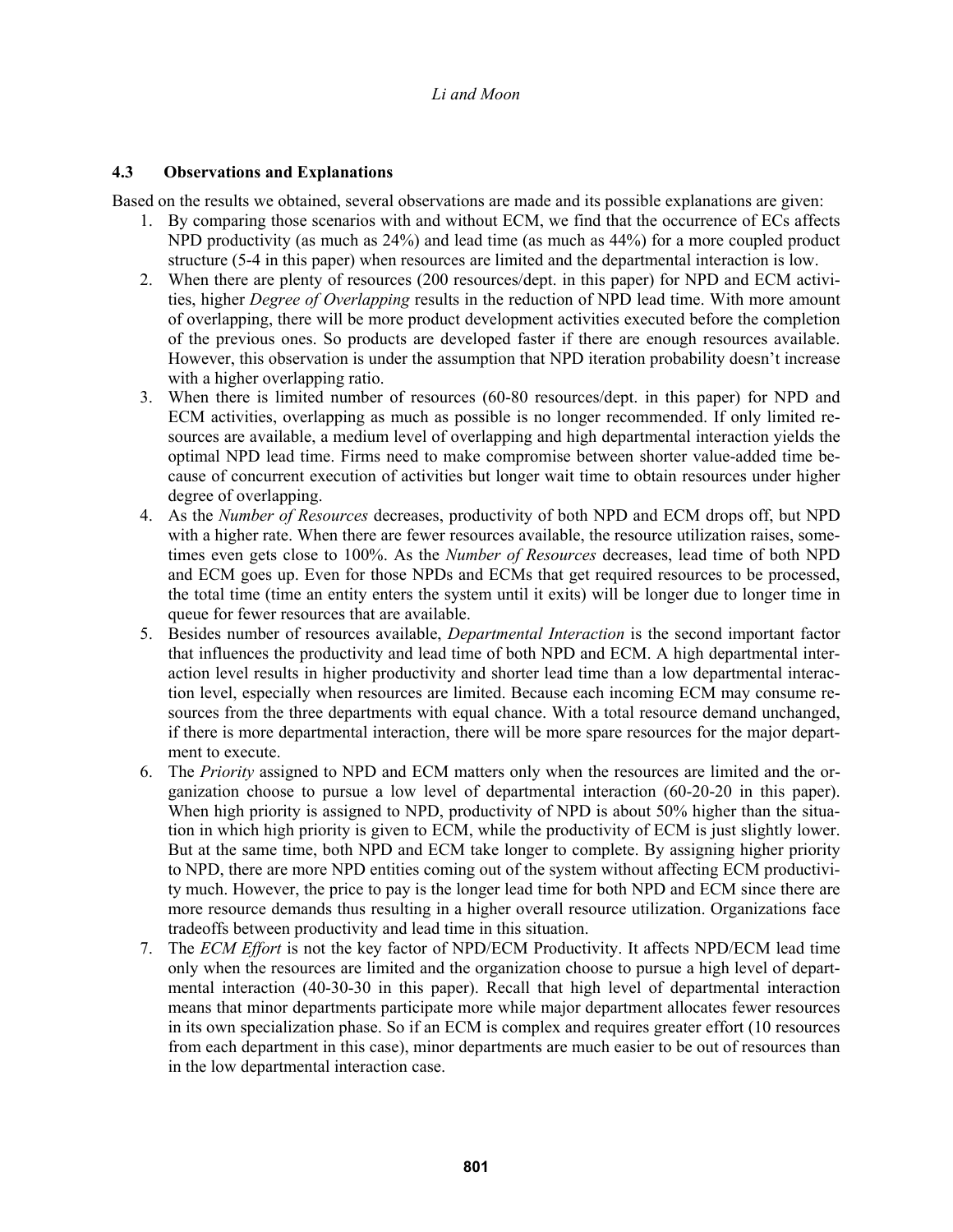- 8. A greater *NPD Iteration Probability* causes a significant decrease in productivity of NPD and a slight decrease in productivity of ECM of high-level components when resource is limited and departmental interaction is low.
- 9. A more *coupled Product Structure* (where product systems are more interrelated with each other, higher value of LevelofSys in this paper) leads to a slightly lower productivity and a slightly higher lead time for NPD and ECM of high-level components. *Chance of EC Propagation* is not a major effect of low productivity and long lead time under the parameter setting in this paper. More investigation needed to explore these two model inputs' impact.

# **5 CONCLUSION**

## **5.1 Main Contribution**

The NPD and ECM model framework introduced above address several issues that previous research hasn't. In this model, we capture important NPD and ECM characteristics such as the iteration and overlapping of NPD process, interaction among different functional areas, and EC propagation due to product and process coupling. From the simulation results, a number of conclusions can be drawn:

- 1. ECM is an important aspect to the success of an NPD project. On one hand, it solves safety or critical functionality problems of a product and it reflects customer requirements or technology developments. On the other hand, it also consumes a considerable amount of product development resources which in turn affects the lead time and productivity of regular NPD activities significantly.
- 2. While each of the nine model variables, arrival rate, overlapping, NPD departmental interaction, ECM effort, resource constraints, resource using priority, NPD iteration probability, chance of EC propagation, and product structure affects the overall lead time and productivity of both NPD and ECM to some extent, the effect of resource constraints is most significant.
- 3. As stated, this model addresses decision-making suggestions for firms under different organization environment and resource constraint condition. Specifically, when the resources are limited, a medium level of overlapping and high departmental interaction is suggested to optimize system resource utilization.

## **5.2 Issues of the Model Application**

First, the parameter setting and input data for this research are hypotheses based on relevant results from similar studies or the modeler's experience. These may be obsolete due to time concerns but still realistic when this simulation study was initiated. Second, this research is aimed at providing a model-based tool to evaluate the mutual influence of NPD and ECM. Given the model framework, companies may use different parameter setting according to their diverse development processes and different complexity levels of the products. However, determination of those model parameters requires not only sufficient knowledge of the product structure but also a thorough understanding of both NPD and ECM processes. Third, some model parameters, by their nature, are correlated with each other. For example, high *NPD Overlapping* means that more activities in the downstream phase start with information in a preliminary form, which will likely result in a high *NPD Iteration Probability*. At the same time, the added complexity of communicating and coordination resulting from a heavy weight multi-functional team (i.e., a high level of *NPD Departmental Interaction*) may also increase *NPD Iteration Probability* which is not exposed in this model version. Fourth, NPD and ECM performance has only been examined by a decomposed product structure in system level. Based on the extent to which a product or a process can be broken down and the knowledge of interfaces between elements, modeling complexity will grow exponentially.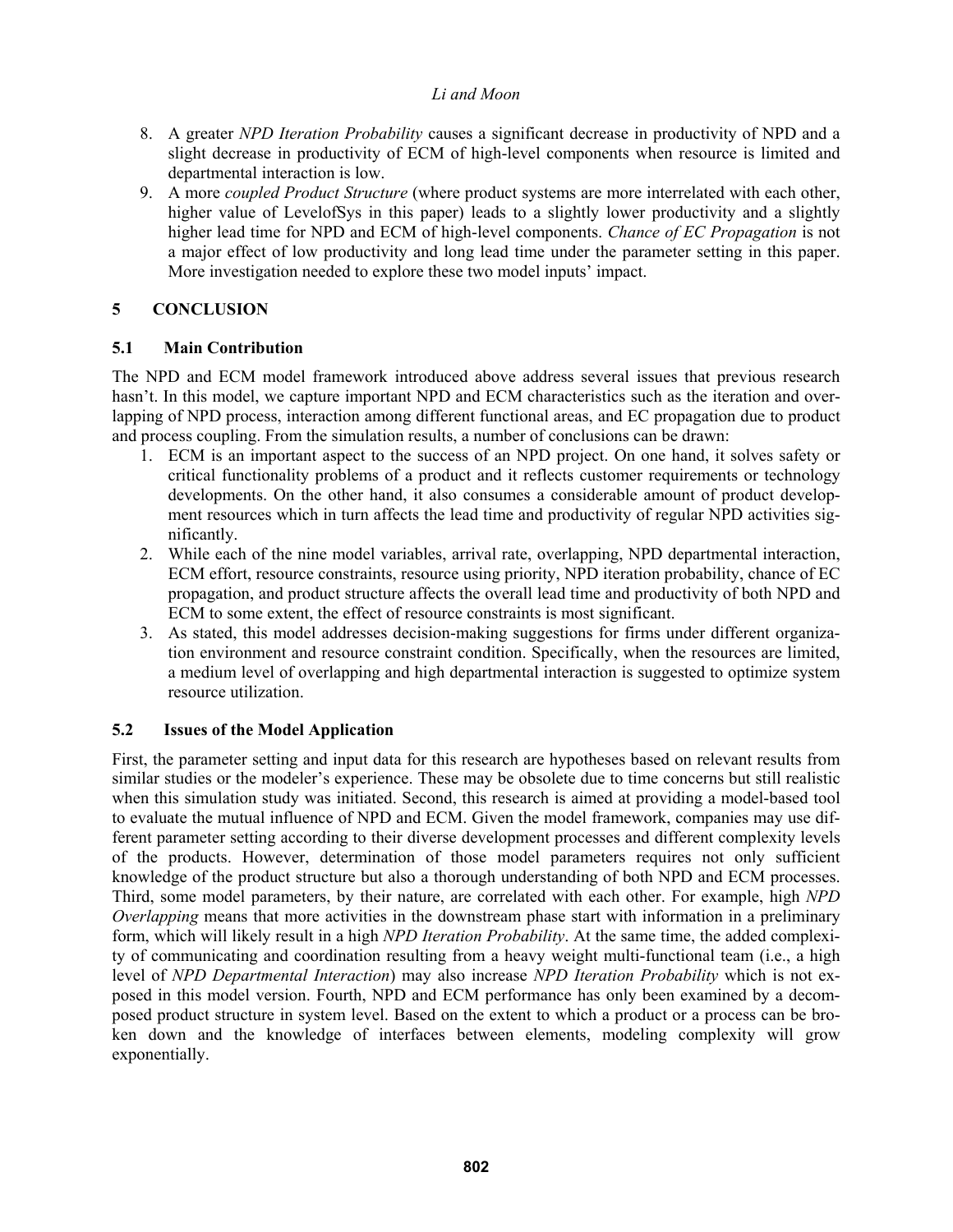### **5.3 Future Work**

There are several aspects of this model that need further research.

- The current model deserves more investigations on its parameter setting and the dynamic influence among those model inputs.
- Besides lead time and productivity, other critical criteria such as cost and quality, can be used to review and evaluate the impact of ECM throughout NPD process.
- In the current model, probabilities for feedback iterations are assigned to an NPD project. However, when a new product project needs to go back to earlier NPD activities for rework, subsequent activities need to be followed again no matter how many times these activities are repeated. In other words, an NPD entity has to go through again all the downstream activities after being sent back to the iteration starting point. Feed-forward flexibility and learning effects for iteration need to be considered in future work.

### **REFERENCES**

- Balakrishnan, N., and A. K. Chakravarty. 1996. "Managing Engineering Change: Market Opportunities and Manufacturing Costs." *Production and Operations Management* 5 (4):335-356.
- Barzizza, R., M. Caridi, and R. Cigolini. 2001. Engineering Change: A Theoretical Assessment and A Case Study. *Production Planning & Control* 12 (7):717-726.
- Bhuiyan, N., D. Gerwin, and V. Thomson. 2004. "Simulation of the New Product Development Process for Performance Improvement." *Management Science* 50(12):1690-1703.
- Bhuiyan, N., G. Gregory, and V. Thomson. 2006. "Engineering Change Request Management in a New Product Development Process." *European Journal of Innovation Management* 9(1):5-19.
- Brown, S. L. 1995. "Product Development: Past Research, Present Findings, and Future Directions." *Academy of Management Review* 20(2): 343-378.
- Browning, T. R., and S. D. Eppinger. 2002. "Modeling Impacts of Process Architecture on Cost and Schedule Risk in Product Development*.*" *IEEE Transactions on Engineering Management* 49(4): 428-442.
- Browning, T. R., E. Fricke, and H. Negele. 2006. "Key Concepts in Modeling Product Development Process." *Systems Engineering* 9(2): 104-128.
- Browning, T. R., and R. V. Ramasesh. 2007. "A Survey of Activity Network-Based Process Models for Managing Product Development Projects." *J. Product Innovation Management* 16(2):160-172.
- Cho, S. H., and S. D. Eppinger. 2005. "A Simulation-Based Process Model for Managing Complex Design Projects." *IEEE Transactions on Engineering Management* 52(3):316-328.
- Dragut, A. B., and J. W. M. Bertrand. 2008. "A Representation Model for the Solving-Time." *European Journal of Operational Research* 189(3):1217-1233.
- Eckert, C., P. J. Clarkson, and W. Zanker, 2004. "Change and Customisation in Complex Engineering Domains." *Research in Engineering Design* 15(1):1-21.
- Ford, D. N., and J. D. Sterman. 1998. "Dynamic Modeling of Product Development Processes." *System Dynamics Review* 14(1):31-68.
- Hillier, F. S., and G. J. Lieberman. 2001. *Simulation Modeling & Analysis*. 4th ed. New York: McGraw-Hill, Inc.
- Ho, C. J. 1994. "Evaluating the Impact of Frequent Engineering Changes on MRP System Performance." *International Journal of Production Research* 32(3):619-641.
- Huang, G. Q., and K. L. Mak. 1994. "Current Practices of Engineering Change Management in HK Manufacturing Industries." *International Journal of Operations & Production Management* 19(1):21-37.
- Krishnan, V., S. D. Eppinger, and D. E. Whitney. 1997. "A Model-Based Framework to Overlap Product Development Activities." *Management Science* 43(4):437-451.
- Law, A. M. 2007. *Simulation Modeling & Analysis*. 4th ed. New York: McGraw-Hill, Inc.